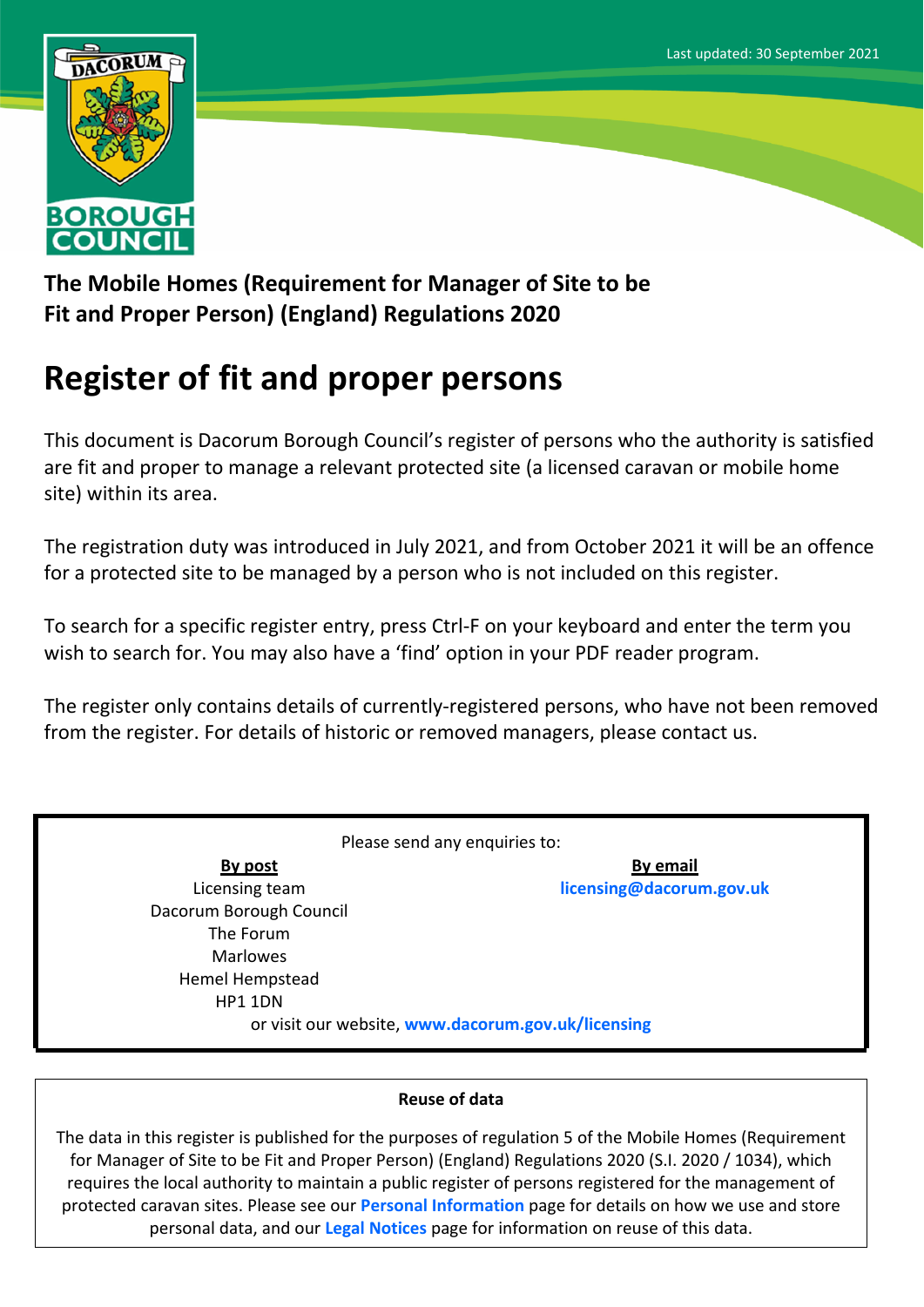| Registration<br>ref. number                                        | M053116               |                                                                            | <b>Registration dates:</b> | From: 1 October 2021<br>To: 30 September 2026 |  |
|--------------------------------------------------------------------|-----------------------|----------------------------------------------------------------------------|----------------------------|-----------------------------------------------|--|
|                                                                    | Name:                 | <b>Mr David Sunderland</b>                                                 |                            |                                               |  |
| Registered<br>person (manager)<br>and business<br>contact details: | Organisation:         | <b>Wyldecrest House</b>                                                    |                            |                                               |  |
|                                                                    | Address:              | 857 London Road<br><b>West Thurrock</b><br><b>Essex</b><br><b>RM20 3AT</b> |                            |                                               |  |
|                                                                    | Telephone:            | 0844 567 7300 x231<br>estatesdirector@wyldecrestparks.com                  |                            |                                               |  |
|                                                                    | Email:                |                                                                            |                            |                                               |  |
| Status:                                                            | <b>Owner Occupier</b> |                                                                            |                            |                                               |  |
|                                                                    |                       |                                                                            |                            |                                               |  |
| Protected site to<br>which this<br>registration                    | Name:                 | <b>Scatterdells Park</b>                                                   |                            |                                               |  |
|                                                                    | Address:              | <b>Scatterdells Park</b>                                                   |                            |                                               |  |
| relates:                                                           |                       | <b>Scatterdells Lane</b>                                                   |                            |                                               |  |
|                                                                    |                       | Chipperfield<br><b>Kings Langley</b>                                       |                            |                                               |  |
|                                                                    |                       | <b>Hertfordshire</b>                                                       |                            |                                               |  |
|                                                                    | WD4 9DW               |                                                                            |                            |                                               |  |
|                                                                    |                       |                                                                            |                            |                                               |  |
| Conditions<br>attached to this<br>registration (if<br>any):        |                       |                                                                            |                            |                                               |  |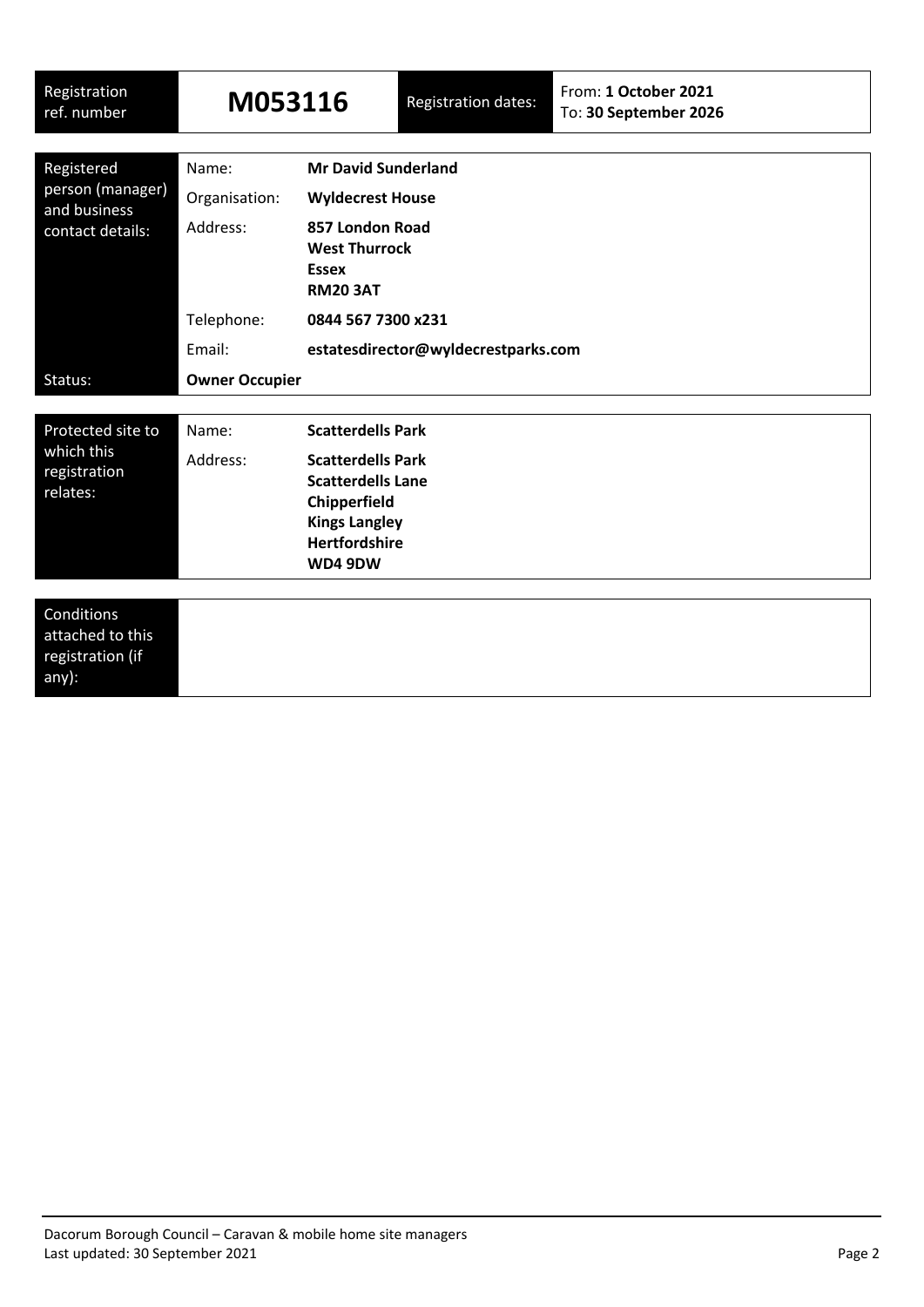| Registration<br>ref. number                                        | M053156                                       |                                                                                                               | <b>Registration dates:</b>                                      | From: 1 October 2021<br>To: 30 September 2026 |
|--------------------------------------------------------------------|-----------------------------------------------|---------------------------------------------------------------------------------------------------------------|-----------------------------------------------------------------|-----------------------------------------------|
| Registered<br>person (manager)<br>and business<br>contact details: | Name:<br>Organisation:<br>Address:            | <b>Charles Simpson Organisation</b><br>The Limit Mobile Home Park<br><b>Covert Road</b><br><b>Berkhamsted</b> |                                                                 |                                               |
| Status:                                                            | Telephone:<br>Email:<br><b>Owner Occupier</b> |                                                                                                               |                                                                 |                                               |
| Protected site to<br>which this<br>registration<br>relates:        | Name:<br>Address:                             | <b>Site Office</b><br><b>Limit Home Park</b><br><b>Northchurch</b><br><b>HP4 3ST</b>                          | The Limit Mobile Home Site<br><b>Berkhamsted, Hertfordshire</b> |                                               |
| Conditions<br>attached to this<br>registration (if<br>any):        |                                               |                                                                                                               |                                                                 |                                               |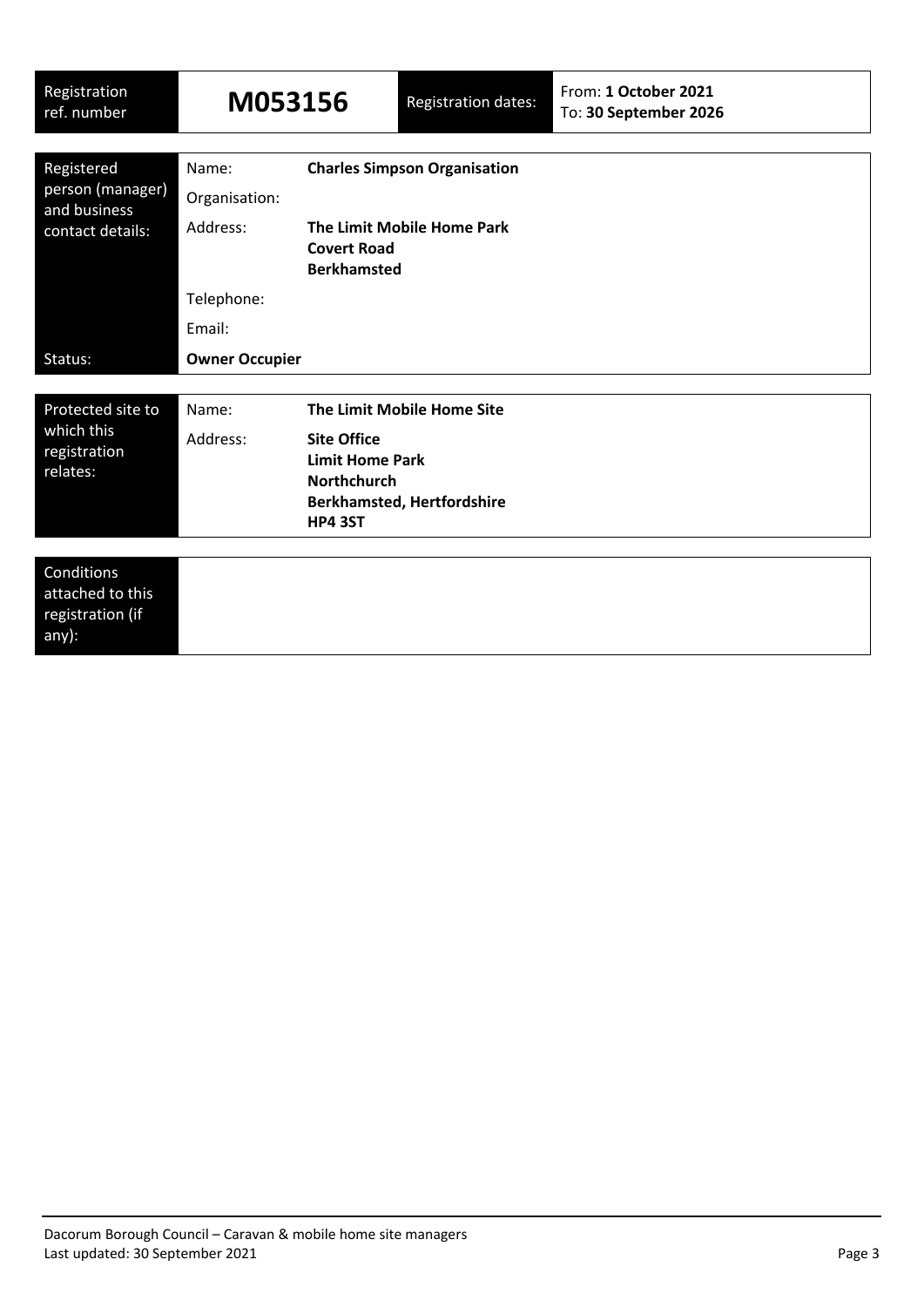| Registration<br>ref. number                                        | M053157                |                                                                                                                                                                | <b>Registration dates:</b> | From: 1 October 2021<br>To: 30 September 2026 |  |
|--------------------------------------------------------------------|------------------------|----------------------------------------------------------------------------------------------------------------------------------------------------------------|----------------------------|-----------------------------------------------|--|
| Registered<br>person (manager)<br>and business<br>contact details: | Name:<br>Organisation: | <b>Mr Mark Morrison</b><br><b>Beech Park Office</b><br><b>Beech Park, Chesham Road</b><br>Wigginton<br><b>Tring</b><br><b>Hertfordshire</b><br><b>HP23 6JF</b> |                            |                                               |  |
|                                                                    | Address:               |                                                                                                                                                                |                            |                                               |  |
|                                                                    | Telephone:             | 01494758800                                                                                                                                                    |                            |                                               |  |
|                                                                    | Email:                 | markmorrison1@yahoo.com                                                                                                                                        |                            |                                               |  |
| Status:                                                            | <b>Owner Occupier</b>  |                                                                                                                                                                |                            |                                               |  |
| Protected site to<br>which this<br>registration<br>relates:        | Name:<br>Address:      | <b>Beech Park Homes</b><br><b>Site Managers Office</b><br><b>Beech Park</b><br>Wigginton<br><b>Tring</b><br><b>Hertfordshire</b>                               |                            |                                               |  |
| Conditions<br>attached to this<br>registration (if<br>any):        |                        | <b>HP23 6JF</b>                                                                                                                                                |                            |                                               |  |